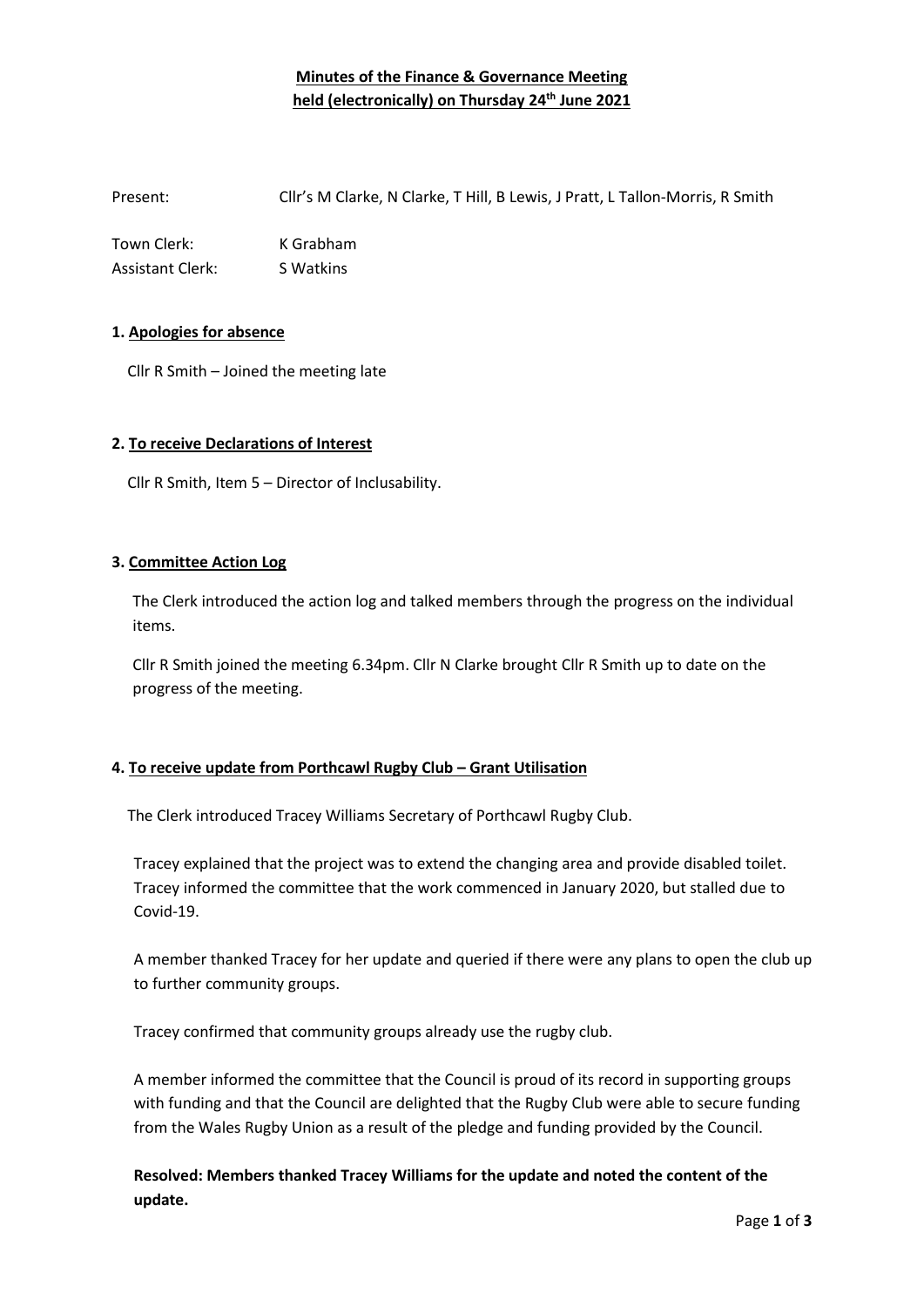## **5. To receive update from Inclusability – Grant Utilisation**

Cllr N Clarke introduced Kelly Smith from Inclusability. Kelly provided an update on how the grant had been used and played a video for the members to show and highlight the work that Inclsuability does.

Cllr Clarke thanked Kelly for coming along and updating the committee and asked if the bird boxes are for sale. Kelly advised that this was a pilot scheme however, it could be something that was looked into in the future.

A member queried if there were any plans for the future to work with local groups.

### **Resolved: Members thanked Kelly Smith for the update and noted the content of the update.**

### **6. To review 2020/2021 Capital Expenditure over £1,000.00**

 Cllr B Lewis joined the meeting at 6.55pm. Members discussed the invoices presented within the agenda. Members queried the expenses paid for the repair of benches at Nottage Green.

A long discussion took place with regards to all invoices, a member queried why there were no signatures on the invoices and the Clerk informed members that all invoices were being e-mailed to the then Mayor for approval.

The Clerk informed members that the Financial Regulations 4.1 state that any invoice over £5,000.00 needs to come to Council for full approval.

The Assistant Town Clerk informed members that the Healthmatic invoice was approved at Full Council on the 9th February 2021 and that all other invoices had been approved by the operations committee and the decision to pay the invoices would have been ratified by Council.

A member highlighted that two invoices received from the same company on the same date totalled over £5,000.00 as each invoice would have been considered individually, and therefore not have been put before full council for payment. Members agreed that the Clerk/RFO would need to pay close attention to prevent this from occurring again.

**Resolved: For the Clerk to contact the architect for the Griffin Park Toilets and request a final outturn project report.** 

**Resolved: For BCBC to be contacted to establish if the dropped kerb at Griffin Park can remain in place and if removable bollards can be put in place to prevent parking in front of the toilet block.** 

**Resolved: That members have noted and reviewed the capital expenditure over £1,000.00**